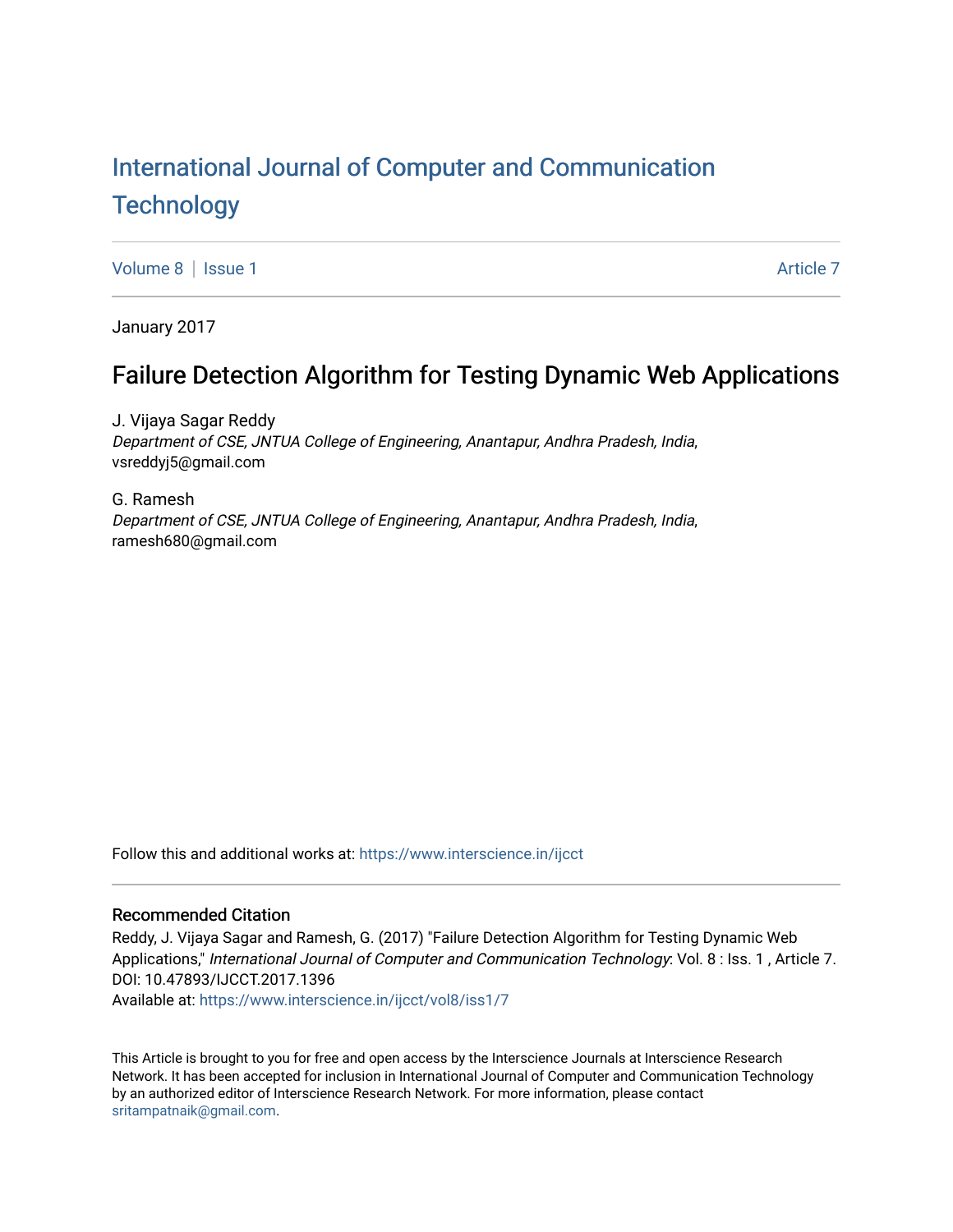## **Failure Detection Algorithm for Testing Dynamic Web Applications**

**J. Vijaya Sagar Reddy & G. Ramesh**

Department of CSE, JNTUA College of Engineering, Anantapur, Andhra Pradesh, India E-mail: vsreddyj5@gmail.com, ramesh680@gmail.com

*Abstract* **-** Web applications are the most widely used software in the internet. When a web application is developed and deployed in the real environment, It is very severe if any bug found by the attacker or the customer or the owner of the web application. It is the very important to do the proper pre-analysis testing before the release. It is very costly thing if the proper testing of web application is not done at the development location and any bug found at the customer location. For web application testing the existing systems such as DART, Cute and EXE are available. These tools generate test cases by executing the web application on concrete user inputs. These tools are best suitable for testing static web sites and are not suitable for dynamic web applications. The existing systems needs user inputs for generating the test cases. It is most difficult thing for the human being to provide dynamic inputs for all the possible cases. This paper presents algorithms and implementation, and an experimental evaluation that revealed HTML Failures, Execution Failures, Includes in PHP Web applications.

*Keywords* **-** *Reliability, Verification, Software Testing, Web Applications, Dynamic Analysis, PHP.*

#### **I. INTRODUCTION**

 Dynamic test-generation tools, such as DART, Cute and EXE, find failures by executing an application on concrete input values, and then creating additional input values by solving symbolic constraints derived from exercised control flow paths. To date, such approaches have not been practical in the domain of Web applications. This paper extends dynamic test generation to scripting languages, uses an oracle to determine whether the output of theWeb application is syntactically correct, and automatically sorts and minimizes the inputs that expose failures. Our Apollo system applies these techniques in the context of PHP, one of the most popular languages for Web programming. According to Netcraft, PHP powered 21 million domains as of April 2007, including large, wellknown websites such as Wikipedia and WordPress.

 The output of a Web application is typically an HTML page that can be displayed in a browser. Our goal is to find faults that are manifested as Web application crashes or as malformed HTML. Some faults may terminate the application, such as when a Web application calls an undefined function or reads a nonexistent file. In such cases, the HTML output presents an error message and the application execution is halted.

 More commonly in deployed applications, a Web application creates output that is not syntactically wellformed HTML, for example by generating an opening tag without a matching closing tag. Web browsers are designed to tolerate some degree of malformedness in HTML, but this merely masks underlying failures. Malformed HTML is less portable across browsers and is vulnerable to breaking on new browser releases. An application that creates invalid (but displayable) HTML during testing may create undisplayable HTML on different executions. More seriously, browsers' attempts to compensate for malformed Web pages may lead to crashes and security vulnerabilities1. A browser might also succeed in displaying only part of a malformed webpage, silently discarding important information. Search engines may have trouble indexing incorrect pages. Standard HTML renders on more browsers, and valid pages are more likely to look as expected, including on future versions of Web-browsers. Standard HTML renders faster. For example, in Mozilla, "improper tag nesting triggers residual style handling to try to produce the expected visual result, which can be very expensive"

 Web developers widely recognize the importance of creating legal HTML. Many websites are validated using HTML validators. However, HTML validators are used only for static pages.

 Validating *dynamic* Web applications (i.e., application that generate pages during the execution) is hard. Even professionally developed applications often contain multiple faults. To prevent faults, programmers must make sure that the application creates a valid HTML page on *every* possible execution path. There are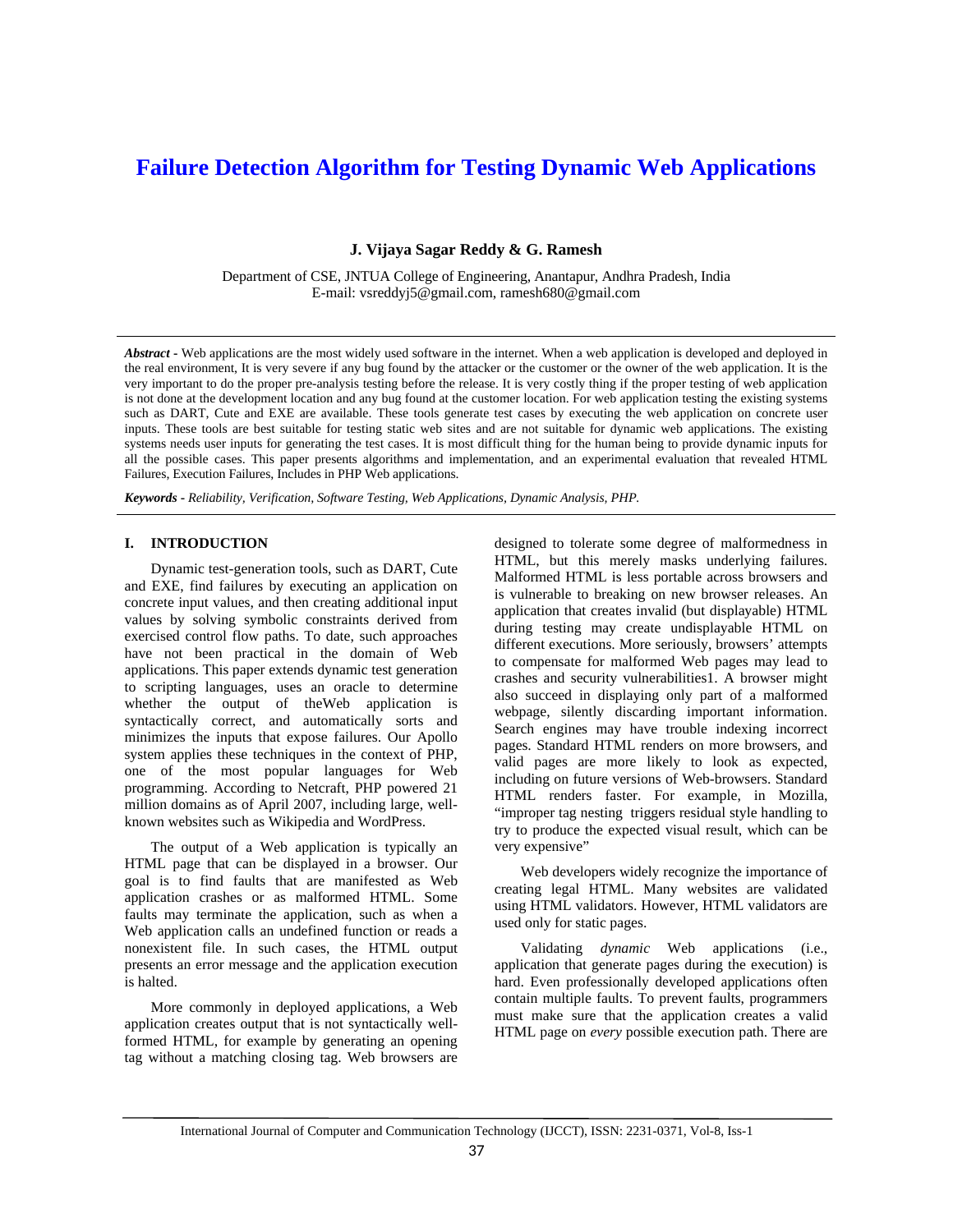two general approaches to this problem: static and dynamic checking (testing).

 Static checking of dynamic Web applications cannot fully capture their behavior. Such application are often written in languages such as PHP that enable onthe-fly creation of code and overriding of methods. In many Web applications, part (further pages) of the application is referenced from the generated HTML text (e.g., buttons and menus that require user interaction to execute), rather than from the analyzed code. Specialized analysis may be possible for a custom language.

 Testing of dynamicWeb applications is also hard, because the input space is large, and application usually require multiple user interactions. The state-of-thepractice in validation for Web-standard compliance of real Webapplications is using programs such as HTML Kit4 that validate each generated page, but require manual generation of inputs that lead to displaying different pages. We know of no automated validator for scripting languages that dynamically generate HTML pages.

 This paper presents an automated technique for finding failures in HTMLgenerating Web applications. Our technique adapts the technique of dynamic test generation, based on combined concrete and symbolic execution and constraint solving, to the domain of Web applications. In our technique, the Web application under test is first executed with an empty input. During each execution, the program is monitored to record path constraints that capture the outcome of control-flow predicates. Additionally, for each execution an oracle determines whether fatal failures or HTML wellformedness failures occur, the latter via use of an HTML validator. The system automatically and iteratively creates new inputs by negating one of the observed constraints and solving the modified constraint system. Each newly-created input explores at least one additional control flow path.

In summary, the contributions of this paper are:

- We adapt the established technique of dynamic test generation, based on combined concrete and symbolic execution, to the domain of Web applications. The challenges include inferring the input parameters, which are not indicated by the source code; using an HTML verifier as an oracle; dealing with language-specific datatypes and operations; and simulating user input for interactive applications.
- We evaluated our tool by applying it to real Web applications and comparing the results with random testing. We show that dynamic test generation is

highly effective when adapted to the domain of Web applications written in PHP.

#### **II. BACKGROUND**

#### **Finding Failures in PHPWeb Applications**

 Our technique for finding failures in PHP applications is a variation on an established dynamic test generation technique sometimes referred to as concolic testing. The basic idea is to execute an application on an initial input (e.g., an arbitrarily or randomly-chosen input), and then on additional inputs obtained.

```
parameters: Program P, oracle O: Bug reports \mathcal{B};
    result
    B: setOf(\langle failure, setOf(pathConstructin), setOf(input))1 P' := \text{simulateUserInput}(P);
 2 \mathcal{B} \coloneqq \emptyset:
 3 pcOueue := emptyOueue();
 4 enqueue(pcQueue, emptyPathConstraint());
 5 while not empty(pcQueue) and not timeExpired() do
        pathConstruct := degueue(pcQueue);6
        input := solve(pathConstructin t);\overline{7}8
        if input \neq \perp then
 \bf{o}output := executeConcrete(P', input);10
            failures := getFailures(O, output);foreach f in failures do
11
12merge \langle f, pathConstraint, input \rangle into B;
13
             c_1 \wedge \ldots \wedge c_n := executeSymbolic(P', input);
14foreach i = 1, \ldots, n do
15
                 newPC := c_1 \wedge \ldots \wedge c_{i-1} \wedge \neg c_i;enqueue(pcQueue, newPC);16
17 return \mathcal{B};
```
 Figure 1: The failure detection algorithm. The *solve*  auxiliary function uses the constraint solver to find an input satisfying the path constraint, or returns  $\Box$  if no satisfying input exists. The output of the algorithm is a set of bug reports. Each bug report contains a failure, a set of path constraints exposing the failure, and a set of input exposing the failure.

#### **Algorithm**

 Figure 1 shows the pseudo-code of our algorithm. The inputs to the algorithm are: a program P and an output oracle O. The output of the algorithm is a set of bug reports B for the program P, according to O. Each bug report contains: identifying information about the failure, the set of all inputs under which the failure was exposed, and the set of all path constraints that lead to the inputs exposing the failure.

 The algorithm uses a queue of path constraints. A *path constraint* is a conjunction of conditions on the program's input parameters. The queue is initialized with the empty path constraint (line 4). The algorithm uses a constraint solver to find a concrete input that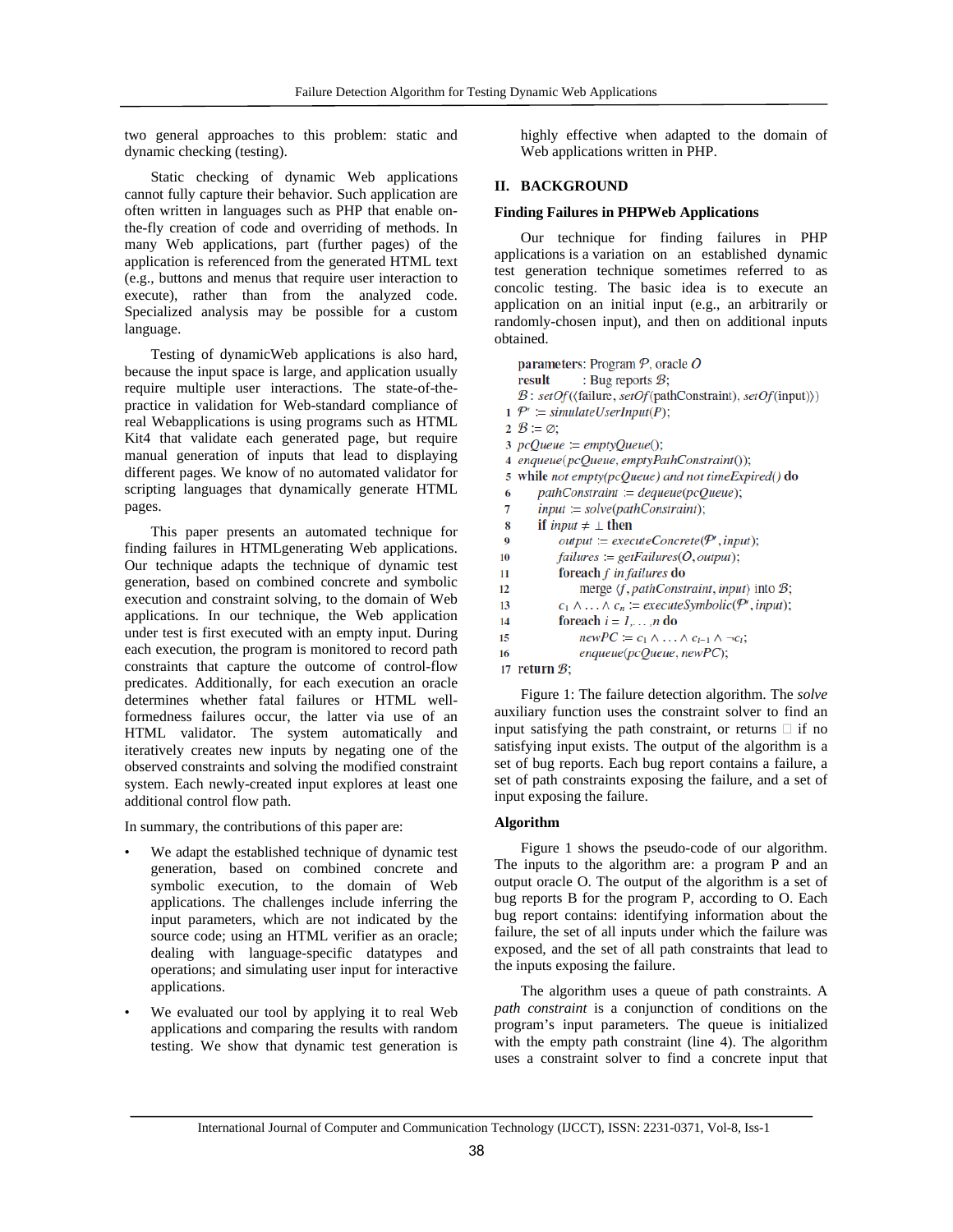satisfies a path constraint taken from the queue (lines 6– 7). The program is executed concretely on the input and tested for failures (lines 9–10). The path constraint and input for each detected failure are merged into the corresponding bug report (lines 11–12). Next, the program is executed symbolically on the same input (line 13). The result of symbolic execution is a path constraint, V*ni*=1 *ci*, that is fulfilled if the given path is executed (here, the path constraint reflects the path that was just executed). The algorithm then creates new test inputs by solving modified versions of the path constraint (lines 14–16), as follows. For each prefix of the path constraint, the algorithm negates the last conjunct (line 15). A solution, if it exists, to such an alternative path constraint corresponds to an input that will execute the program along a prefix of the original execution path, and then take the opposite branch.

#### **Path Constraint Minimization**

```
parameters: Program P, oracle O, bug report b: Short path constraint that exposes b.failure
    result
 1 c_1 \wedge \ldots \wedge c_n := intersect(b.pathConstraints);
 2 pc := true;3 foreach i = 1, \ldots, n do
         pc_i := c_1 \wedge \ldots c_{i-1} \wedge c_{i+1} \wedge \ldots c_n;\overline{4}\overline{\phantom{a}}input := solve(pc_i);if input \neq \bot then
 6
              output := executeConcrete(P, input);\overline{7}8
              failures := getFailures(O, output);if b.failure \notin failures then
\boldsymbol{0}pc \coloneqq pc \wedge c_i;10
11 input<sub>pc</sub> := solve(pc);
12 if input_{pc} \neq \bot then
13output_{pc} := executeConcrete(\mathcal{P}, input_{pc});14failures_{pc} := getFailures(O, output_{pc});if b.failure \in failures<sub>pc</sub> then
15
              return pc;
16
17 return shortest(b.pathConstraints);
```
 Figure 2: The path constraint minimization algorithm. The method *intersect* returns a conjunction containing the conditions that are present in all given path constraints, and the method *shortest* returns the path constraint with fewest conjuncts. The other auxiliary functions are the same as in Figure 1.

 The failure detection algorithm (Figure 1) returns bug reports for different failures. Each bug report contains a set of path constraints leading to inputs exposing the failure. Previous dynamic test generation tools presented the whole input to the user without an indication of the subset of the input responsible for the failure. As a postmortem phase, our minimizing algorithm attempts to find a shorter path constraint for a given bug report(Figure 3). This eliminates irrelevant constraints, and a solution for a shorter path constraint is often a smaller input.

 For a given bug report *b*, the algorithm first intersects all the path constraints exposing *b*.*failure* (line 1). The minimizer systematically removes one condition at a time (lines 3-10). If one of these shorter path constraints does not expose *b*.*failure*, then the removed condition is required for exposing *b*.*failure*. The final path constraint is the conjunction of all such required conditions. From the minimized path constraint, the algorithm produces a concrete input that exposes the failure.

 The algorithm in Figure 3 does not guarantee that the returned path constraint is the shortest possible that exposes the failure. However, the algorithm is simple, fast, and effective in practice.

 Each failure might be encountered along several execution paths that might partially overlap. Without any information about the properties of the inputs, delta debugging minimizes only a *single* input at a time, while our algorithm handles *multiple* path constraints that lead to a failure.

## **III. IMPLIMENTATION**



#### Fig. 3 : The architecture

 We Implemented technique for PHP. It consists of three major components, **Executor**, **Input Generator**, and **Bug Finder**, illustrated in Figure 3. This section first provides a high-level overview of the components and then discusses the pragmatics of the implementation. The **User Input Simulator** component performs a transformation of the program that models interactive user input. The **Executor** is responsible for executing a given PHP file with a given input. Before each execution, the executor creates the appropriate database for the application.

The executor contains two sub-components:

• The **Shadow Interpreter** is a PHP interpreter that we have modified to record path constraints and positional information associated with output.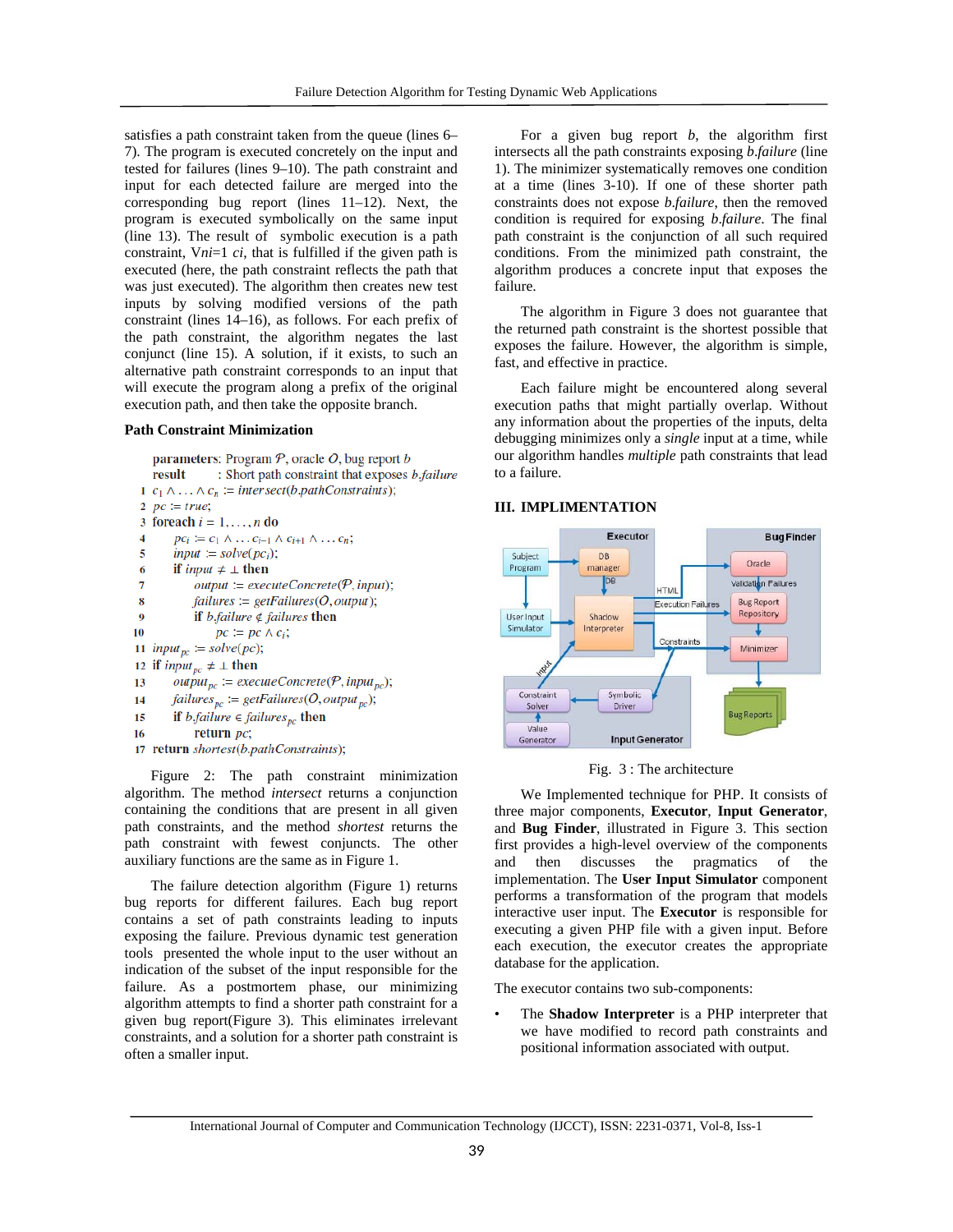• The **DatabaseManager** initializes the database used by a PHP application, and restores it before each execution.

 The **Bug Finder** uses an oracle to find HTML failures, stores the all bug reports, and finds the minimal conditions on the input parameters for each bug report.

The Bug Finder has the following sub-components:

- The **Oracle** finds HTML failures in the output of the program.
- The **Bug Report Repository** stores all bug reports containing execution failures and HTML failures found during all executions.
- The **Input Minimizer** finds, for a given bug report, the smallest path constraint on the input parameters that results in inputs inducing the same failure as in the report.
- The Input Generator contains the implementation of the algorithm described. The Input Generator contains the following sub-components:
- The **Symbolic Driver** generates new path constraints, and selects the next path constraint to solve for each execution.
- The **Constraint Solver** computes an assignment of values to input parameters that satisfies a given path constraint.
- The **Value Generator** generates values for parameters that are not otherwise constrained, using a combination of random value generation, and constant values mined from the program source code.

#### **Evaluation**

 We experimentally measured the effectiveness of our technique in finding faults in PHP Web applications. We designed the experiments to answer the following research questions:

- **Q1.** How many faults can Apollo find, and of what varieties?
- **Q2.** How effective is the fault localization technique compared to alternative approaches such as randomized testing, in terms of the number and severity of discovered faults and the line coverage achieved?
- **Q3.** How effective is our minimization in reducing the size of inputs parameter constraints and failureinducing inputs?

#### **IV. METHODOLOGY**

 We ran each test input generation strategy for 10 minutes on each subject program. The time limitwas chosen arbitrarily, but it allows each strategy to generate hundreds of inputs and we have no reason to think the results would be much affected by a different time limit. This time budget includes all experimental tasks, i.e., program execution, harvesting of constant values from program source, test generation, constraint solving (where applicable), output validation via oracle, and line coverage measurement. To avoid bias, we ran both strategies inside the same experimental harness. This includes the Database Manager, that supplies user names and passwords for database access. For our experiments, we use the WDG offline HTML validator, version 1.2.2.

 We measured line coverage, i.e., the ratio of the number of executed lines to the total number of lines with executable PHP code in the application. We statically computed the total number of executable PHP lines in the subject programs by counting, in the interpreter, the number of lines with PHP opcodes.

 We classify the discovered faults into five groups based on their different failure characteristics as follows:

**execution crash :** PHP interpreter terminates with an exception.

**execution error :** PHP interpreter emits a warning visible in the generated HTML.

**execution warning :** PHP interpreter emits a warning invisible in the generated HTML.

**HTML error:** program generates HTML for which the validator produces an error report.

**HTML warning :** program generates HTML for which the validator produces a warning report.

### **V. CONCLUSION**

 This paper implementation describes failure detection algorithm which can work on dynamic web applications. It can generate dynamic test cases for the dynamic web applications (PHP).The approach focus on Server-Side PHP-Code and some of client-side through web forms. The approach aims to identify Includes and two kinds of failures of web applications like Execution failures and HTML failures with the three modules called executor, bug tracker and input generator.

#### **REFERENCES**

[1] "Finding Bugs in Web Applications Using Dynamic Test Generation and Explicite-State Model checking" Shay Artzi, Adam Kie \_zun,